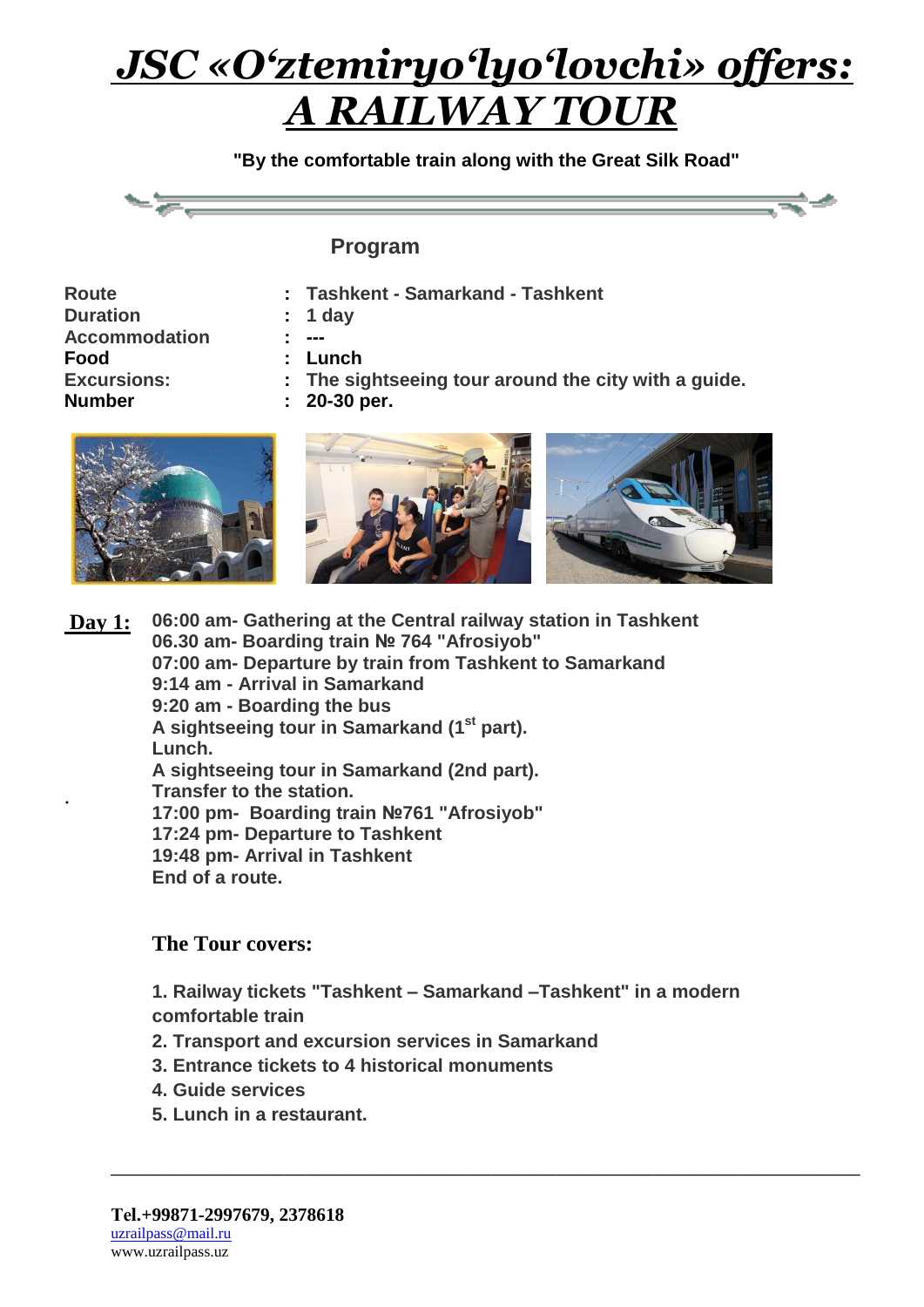**"By the comfortable train to Bukhara "The ancient city of the East"**



#### **Program**

- **Route: Duration: Accommodation: Food: Excursions: Number**
- **: Tashkent – Bukhara – Tashkent**
- **: 3 days / 2 nights.**
- **: In a comfortable railway carriage.**
- **: Lunch.**
- **: Sightseeing tour in Bukhara.**
- **: 20-30 persons.**





| Day 1:<br><b>Friday</b>     | 21:30 pm- Gathering at the South railway station of Tashkent.<br>Boarding train № 72.<br>22:33 pm- Departure by train from Tashkent.<br>Spending the night on the train.                                                                                                                                                                                                     |
|-----------------------------|------------------------------------------------------------------------------------------------------------------------------------------------------------------------------------------------------------------------------------------------------------------------------------------------------------------------------------------------------------------------------|
| Day $2:$<br><b>Saturday</b> | 06:18 am - Arrival in Bukhara.<br>06:10 am - A bus will arrive.<br>06:20 am - Boarding bus.<br>Sightseeing tour (1 <sup>st</sup> part).<br>13:00 - Lunch.<br>Sightseeing tour (2 <sup>nd</sup> part). Visiting the East market.<br>Transfer to the railway station.<br>21:00 pm- Boarding train № 71<br>21:21 pm- Departure to Tashkent.<br>Spending the night on the train. |
| Day 3:<br><b>Sunday</b>     | 05:40 am- Arrival at the South railway station in Tashkent. End of tour.                                                                                                                                                                                                                                                                                                     |
|                             | <b>The Tour covers:</b>                                                                                                                                                                                                                                                                                                                                                      |
|                             | 1. Railway tickets Tashkent – Bukhara – Tashkent in a modern<br>comfortable train<br>2. Transport services in Bukhara<br>3. Guide Services<br>4. Entrance tickets to the 5 historical monuments<br>5. Lunch in a restaurant.                                                                                                                                                 |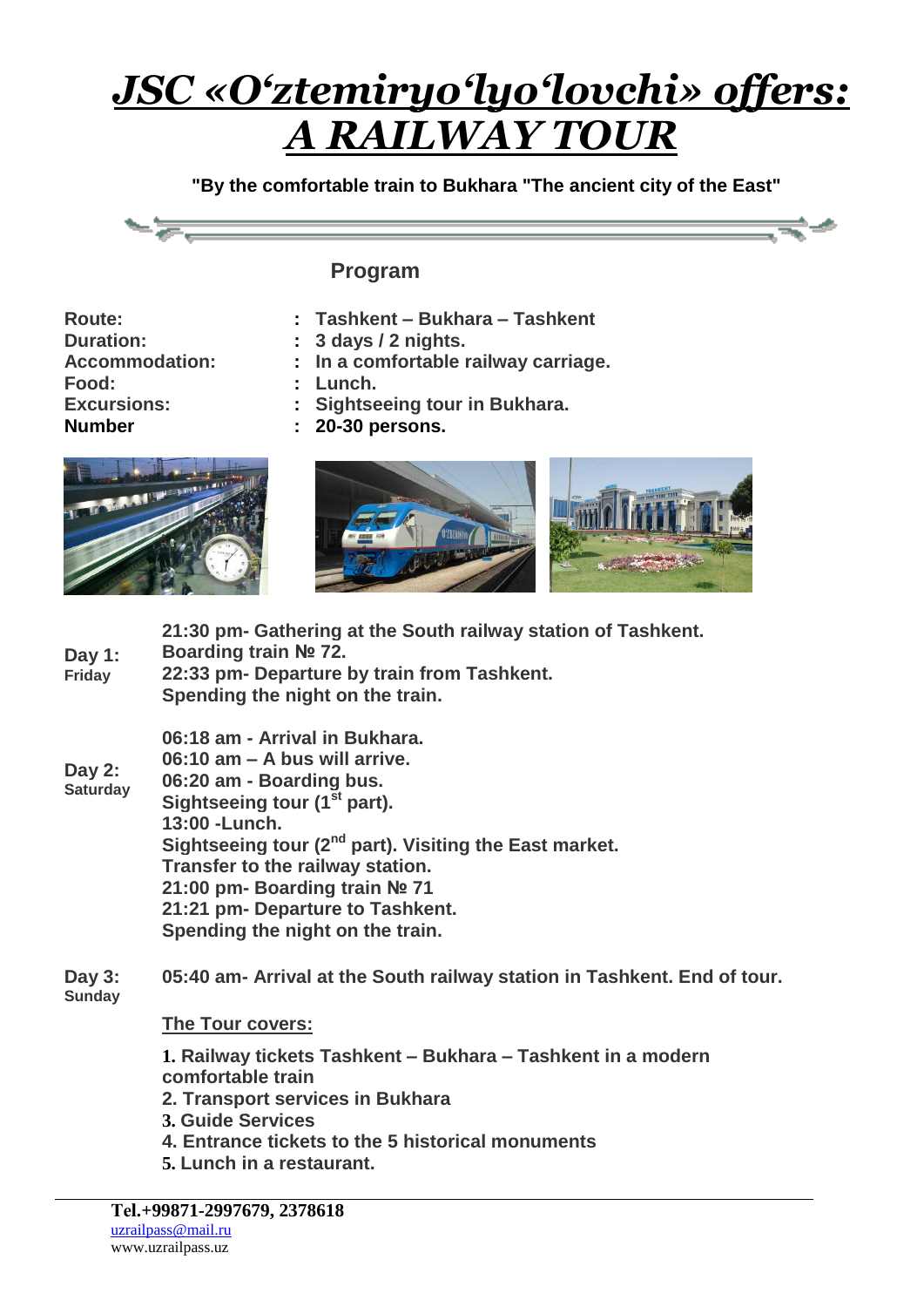**Khiva -"Pearl of the Great Silk Road"**



**Program** 

- **Route Duration: Accommodation: Food: Excursions:**
- **: Tashkent – Khiva - Tashkent**
- **4 days / 3 nights**
- **: : 1 night in a hotel; 2 nights in a comfortable railway**
- **carriage.**
- **: Breakfast. Lunch. Dinner Sightseeing in Khiva**







| Day 1:<br>Friday          | 20:00 pm- Gathering at the South railway station.<br>20:30 pm-Boarding train.<br>21:00- Departure on train № 56 from Tashkent.<br>Spending the night on the train.                         |
|---------------------------|--------------------------------------------------------------------------------------------------------------------------------------------------------------------------------------------|
| Day 2:<br><b>Saturday</b> | 10:58 am - Arrival at Khiva.<br><b>Placement in the hotel.</b><br>13:00 - Lunch.<br>Sightseeing tour (1 <sup>st</sup> part). Dinner. Spending the night in a hotel.                        |
| Day 3:<br><b>Sunday</b>   | Breakfast. Sightseeing tour (2 <sup>nd</sup> part).<br>13:00 - Lunch.<br>A transfer to the station.<br>16:05 pm - Departure to Tashkent by train № 55.<br>Spending the night on the train. |
| Day 4:<br><b>Monday</b>   | 07:40 am- Arrival in Tashkent. End of tour.                                                                                                                                                |
|                           | The tour covers:                                                                                                                                                                           |
|                           | 1. Railway tickets Tashkent – Khiva – Tashkent in a comfortable modern                                                                                                                     |
|                           | train.                                                                                                                                                                                     |
|                           | 2. Hotel accommodation in Khiva.                                                                                                                                                           |
|                           | 3. Guide Services.                                                                                                                                                                         |
|                           | 4. Entrance tickets to 5 historical monuments.                                                                                                                                             |
|                           | 5. Full board.                                                                                                                                                                             |

\_\_\_\_\_\_\_\_\_\_\_\_\_\_\_\_\_\_\_\_\_\_\_\_\_\_\_\_\_\_\_\_\_\_\_\_\_\_\_\_\_\_\_\_\_\_\_\_\_\_\_\_\_\_